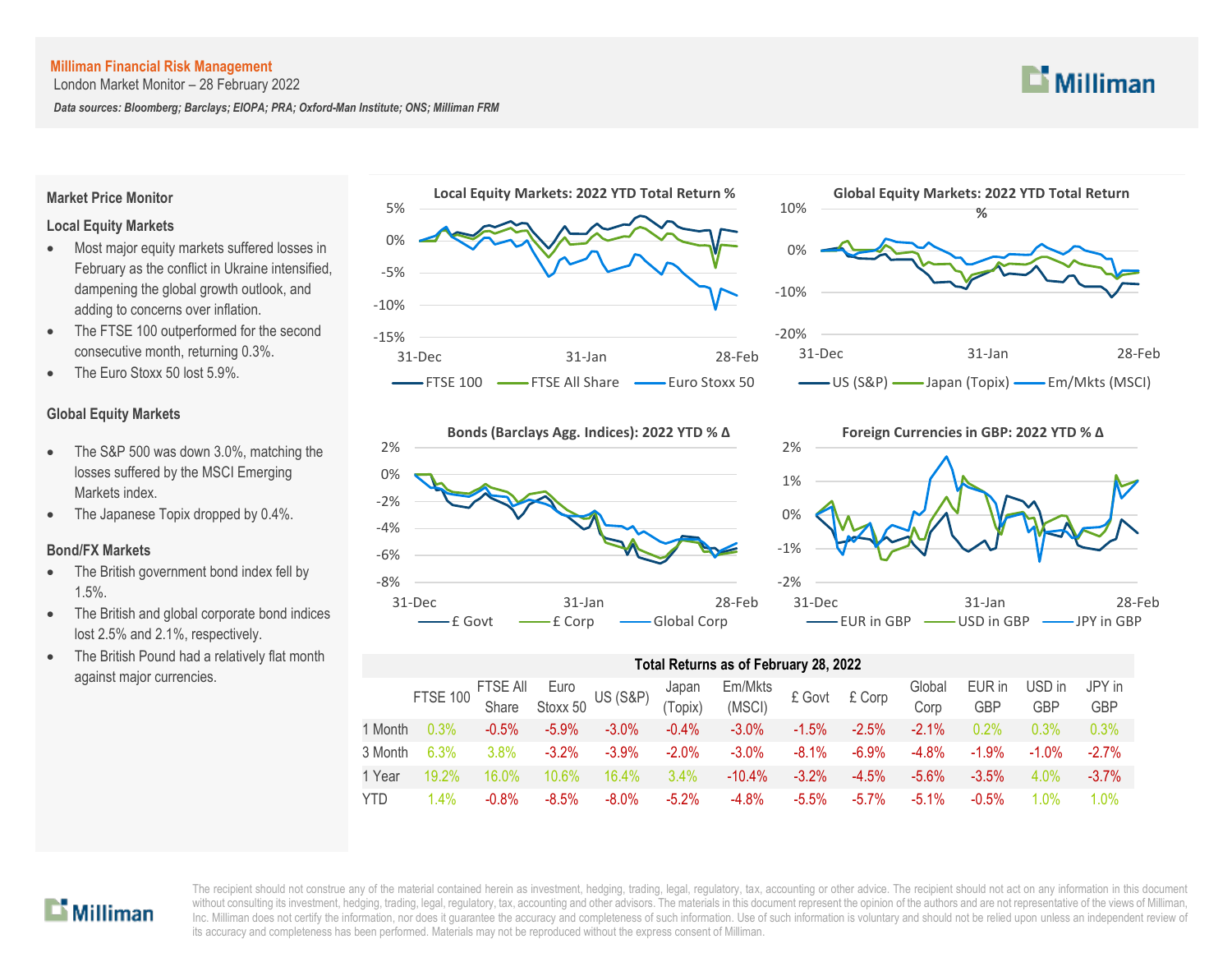London Market Monitor – 28 February 2022

*Data sources: Bloomberg; Barclays; EIOPA; PRA; Oxford-Man Institute; ONS; Milliman FRM*

Since Q3 2021 Since Q2 2021



# $\mathbf{D}$  Milliman

The recipient should not construe any of the material contained herein as investment, hedging, trading, legal, regulatory, tax, accounting or other advice. The recipient should not act on any information in this document without consulting its investment, hedging, trading, legal, regulatory, tax, accounting and other advisors. The materials in this document represent the opinion of the authors and are not representative of the views of Mil Inc. Milliman does not certify the information, nor does it guarantee the accuracy and completeness of such information. Use of such information is voluntary and should not be relied upon unless an independent review of its accuracy and completeness has been performed. Materials may not be reproduced without the express consent of Milliman.

Since Q3 2021 99 | 78 | 48 | 30 | 28 | Since Q3 2021 14 | 65 | 63 | 42 | 26 | 0 Since Q2 2021 122 107 71 49 45 Since Q2 2021 15 71 69 44 26 0

Since Q1 2021 16 77 72 45 28 0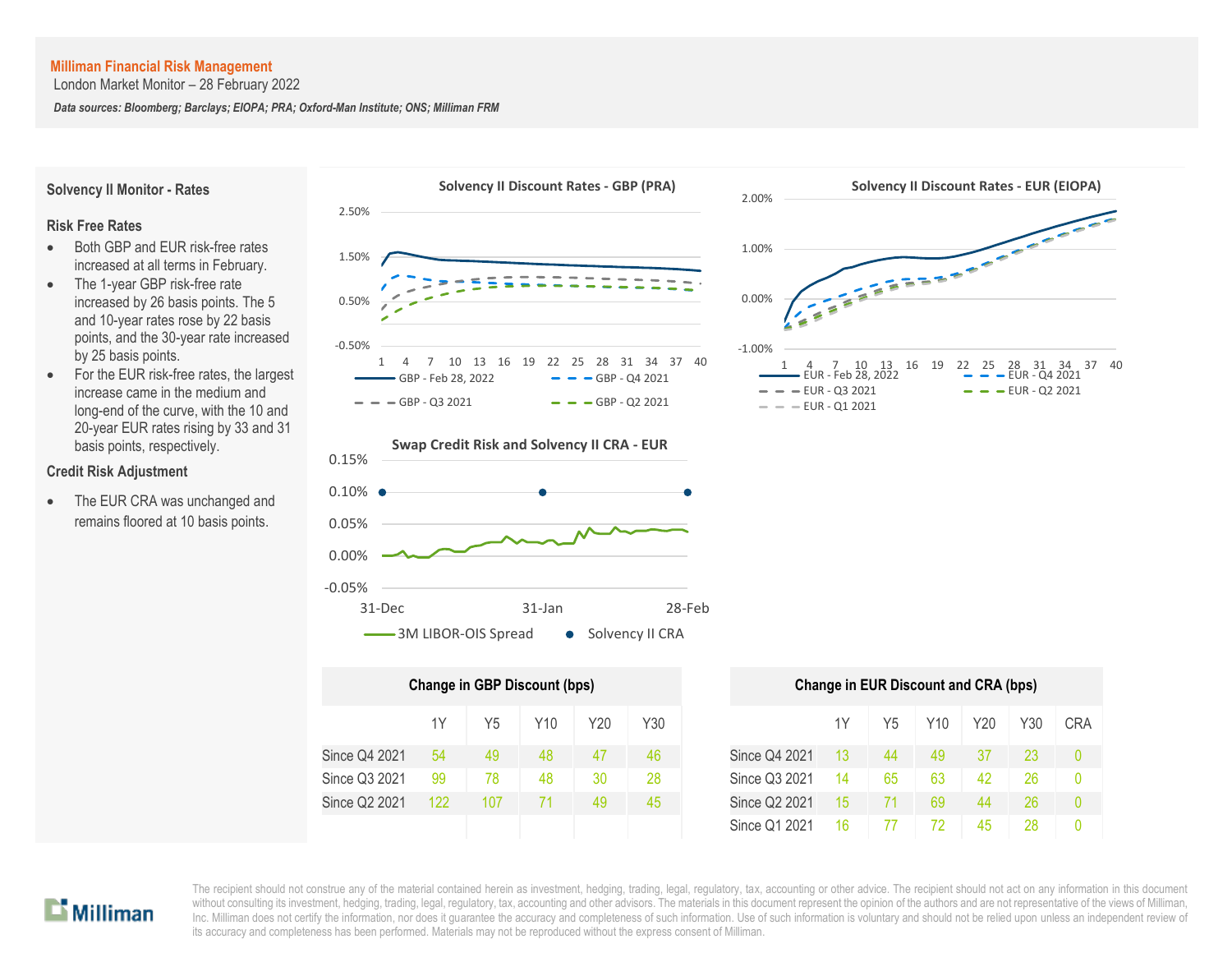London Market Monitor – 28 February 2022

*Data sources: Bloomberg; Barclays; EIOPA; PRA; Oxford-Man Institute; ONS; Milliman FRM*

**Fundamental Spreads %**

**GBP - Financial**

## **Solvency II Monitor - Spreads**

#### **Fundamental Spreads**

• There were no material changes since the last report.

|                                       | $\mathbf{1}$<br>$2.0 -$<br>25<br>'10<br>20 |                |      |      |            |                                           | $\mathbf{1}$<br>$2.0 -$<br>5<br>25<br>'10<br>20 |                |      |      |            |  |  |
|---------------------------------------|--------------------------------------------|----------------|------|------|------------|-------------------------------------------|-------------------------------------------------|----------------|------|------|------------|--|--|
|                                       | -AAA                                       |                | AA   |      | <b>BBB</b> |                                           | AAA                                             | AA             |      |      | <b>BBB</b> |  |  |
|                                       | <b>GBP Financial Fundamental Spread %</b>  |                |      |      |            |                                           | <b>GBP Non-Financial Fundamental Spread %</b>   |                |      |      |            |  |  |
|                                       | 1Y                                         | Y5             | Y10  | Y20  | Y30        |                                           | 1Y                                              | Y5             | Y10  | Y20  | Y30        |  |  |
| AAA                                   | 0.08                                       | 0.12           | 0.19 | 0.19 | 0.23       | AAA                                       | 0.00                                            | 0.01           | 0.11 | 0.08 | 0.11       |  |  |
| AA                                    | 0.24                                       | 0.30           | 0.44 | 0.43 | 0.43       | AA                                        | 0.11                                            | 0.16           | 0.33 | 0.31 | 0.31       |  |  |
| Α                                     | 0.53                                       | 0.56           | 0.61 | 0.60 | 0.60       | A                                         | 0.22                                            | 0.28           | 0.41 | 0.51 | 0.75       |  |  |
| <b>BBB</b>                            | 1.43                                       | 1.11           | 0.84 | 0.86 | 0.86       | <b>BBB</b>                                | 0.45                                            | 0.58           | 0.57 | 0.57 | 0.74       |  |  |
| <b>GBP Financial 'Before Floor' %</b> |                                            |                |      |      |            | <b>GBP Non-Financial 'Before Floor' %</b> |                                                 |                |      |      |            |  |  |
|                                       | 1Y                                         | Y <sub>5</sub> | Y10  | Y20  | Y30        |                                           | 1Y                                              | Y <sub>5</sub> | Y10  | Y20  | Y30        |  |  |
| AAA                                   | 0.00                                       | 0.04           | 0.08 | 0.15 | 0.23       | AAA                                       | 0.00                                            | 0.01           | 0.04 | 0.07 | 0.11       |  |  |
| AA                                    | 0.04                                       | 0.07           | 0.11 | 0.18 | 0.26       | AA                                        | 0.00                                            | 0.04           | 0.09 | 0.16 | 0.26       |  |  |
| Α                                     | 0.06                                       | 0.12           | 0.18 | 0.31 | 0.42       | A                                         | 0.04                                            | 0.15           | 0.27 | 0.51 | 0.75       |  |  |
| <b>BBB</b>                            | 0.15                                       | 0.24           | 0.33 | 0.47 | 0.57       | <b>BBB</b>                                | 0.11                                            | 0.21           | 0.34 | 0.55 | 0.74       |  |  |



The **Solvency II risk-free discount rates** are based on applying the Smith-Wilson Extrapolation to LIBOR swap rates sourced from Refinitiv and applying the Credit Risk Adjustment as defined in the Technical Specs. The data is provided by EIOPA for EUR, and by PRA for GBP, as of 28/02/22.

The **Credit Risk Adjustment** is a component of the risk-free discount curve defined by EIOPA. It is calculated from actual experience in the 'LIBOR-OIS' spread (3 months for EUR), and is bounded between 0.10 and 0.35. We show actual LIBOR-OIS spread levels and the defined CRA, for EUR.

**EIOPA fundamental spreads** show the credit spread corresponding to the risk of default or downgrading of an asset. This is shown here across financial and nonfinancial assets, credit quality steps 0-3 and durations of 1-30 years. The data is provided by EIOPA and as of 28/02/22. **Fundamental spread** = maximum (probability of default + cost of downgrade; 35% of long-term average spread). In the tables we show the '**before floor'** measure = probability of default + cost of downgrade.

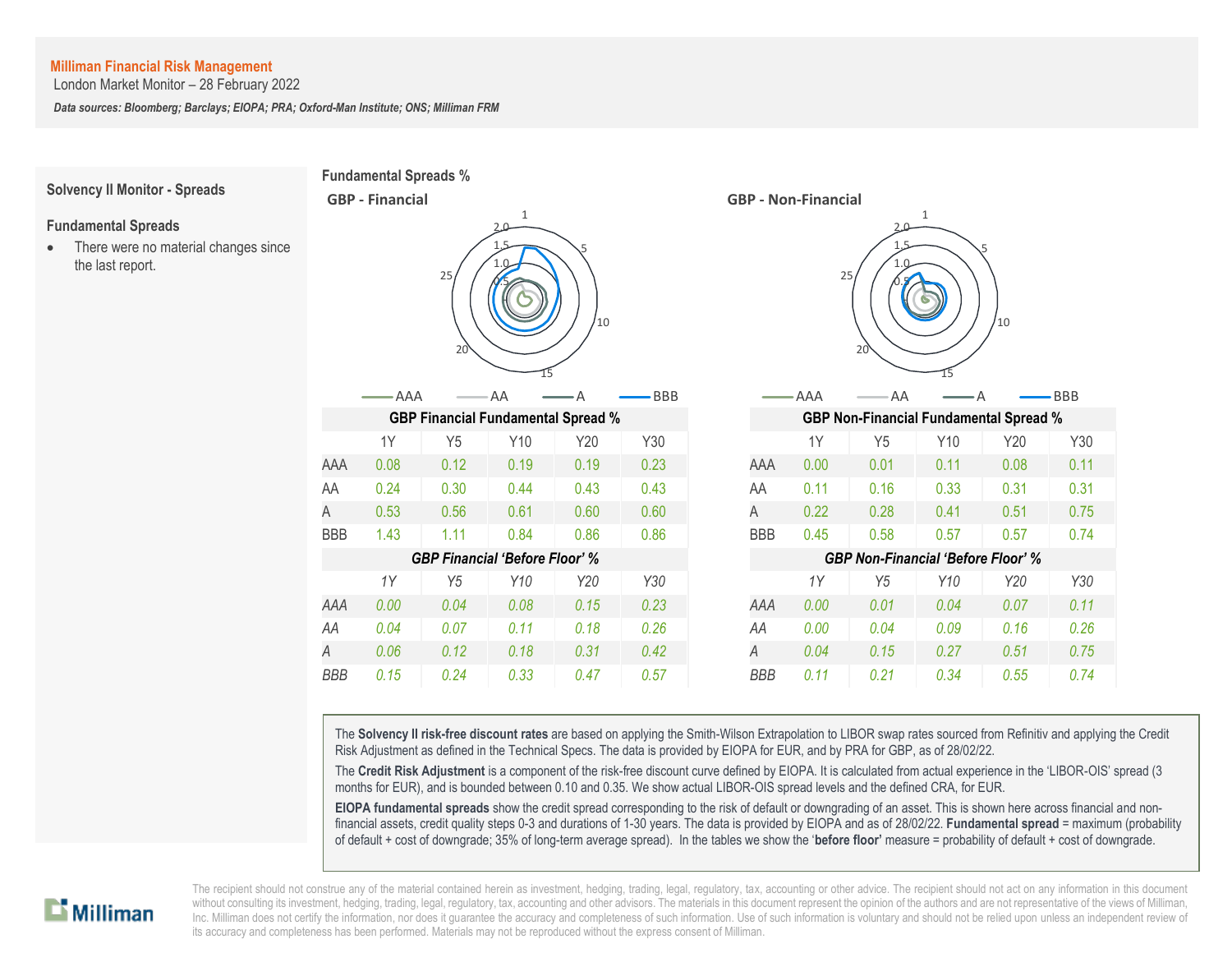London Market Monitor – 28 February 2022

*Data sources: Bloomberg; Barclays; EIOPA; PRA; Oxford-Man Institute; ONS; Milliman FRM*

#### **UK Inflation Monitor**

- UK's CPI inflation increased by 10 basis points to 5.5% in January.
- The RPI inflation measure rose by 30 basis points to 7.8% in January.
- According to the ONS*:" The largest upward contributions to the change came from clothing and footwear, housing and household services, and furniture and household goods. These were partially offset by large downward contributions to change from restaurants and hotels, and transport."*
- UK's average earnings increased by 10 basis points to 4.3% in December.
- According to the ONS*:" Previous months' strong growth rates were affected upwards by base and compositional effects. These temporary factors have largely worked their way out of the latest growth rates, however, a small amount of base effect for certain sectors may still be present."*
- The projected RPI curve continued to rise sharply at the very near-term, with the 1-year forward RPI rate almost at 8.0%. However, the rest of the curve remained broadly unchanged in comparison to the previous month.







Historical year-on-year inflation rate is assessed by the % change on:

- **Consumer Price Index (CPI)** measuring the monthly price of a basket of consumer goods and services
- Retail Price Index (RPI) similar to CPI, but the main difference due the addition of mortgage payments, council tax and other housing costs
- A **Average Earnings** measuring the average total weekly employee remuneration over the previous 3 months.

Projection year-on-year inflation rate is the forward rate calculated from market data:

- **Derivatives Market View** constructed from zero coupon inflation par swap rates against the RPI index at various tenors
- **Bond Market View** constructed from the difference between the nominal rates implied by the conventional gilts and the real rates implied by the index-linked (RPI) gilts.

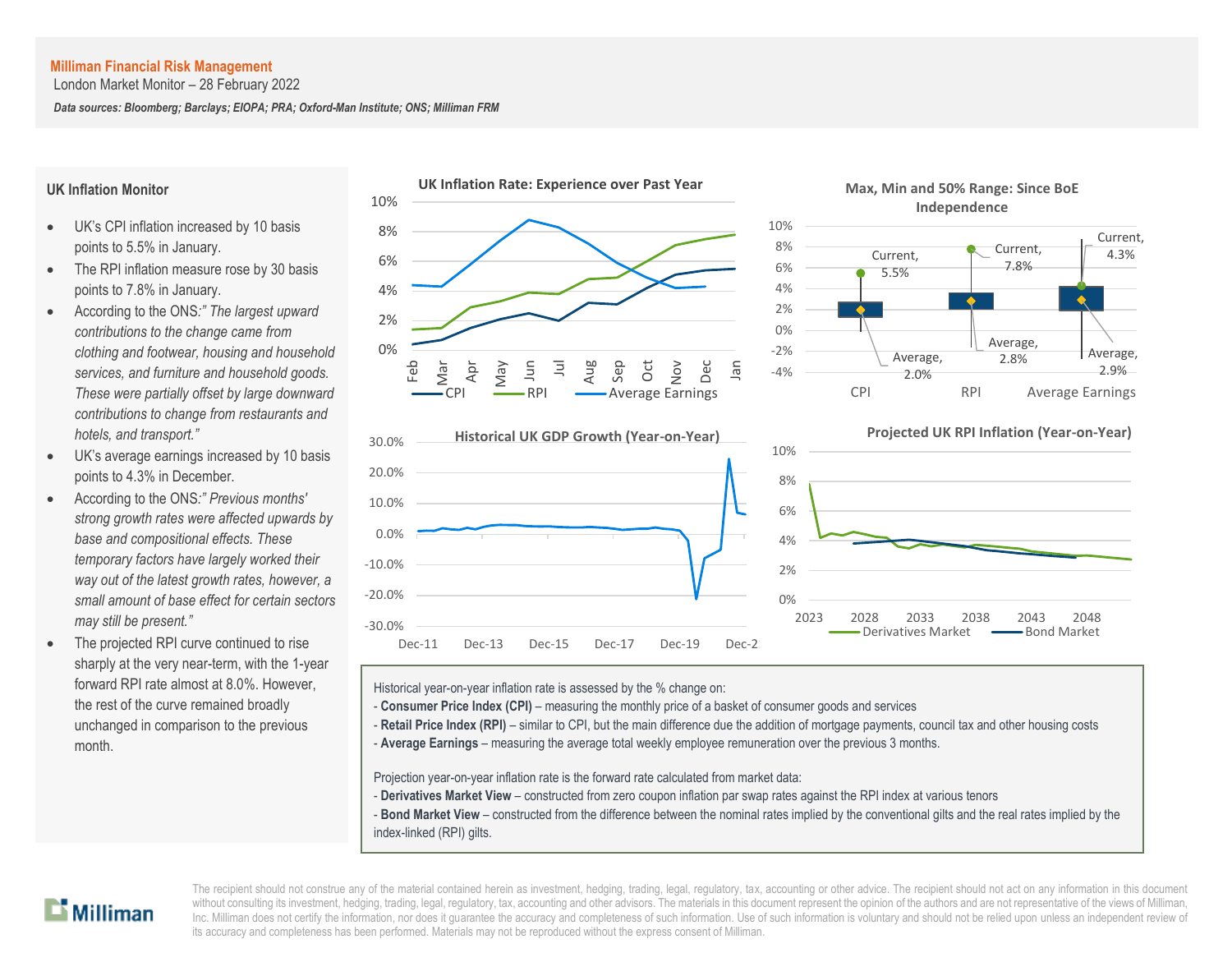London Market Monitor – 28 February 2022

*Data sources: Bloomberg; Barclays; EIOPA; PRA; Oxford-Man Institute; ONS; Milliman FRM*

#### **Volatility and Hedging Cost Monitor**

- Realised volatility on major equity indices remained elevated in February.
- The realised volatility of the FTSE 100 stood at 25.0% at month-end. The Euro Stoxx 50 and S&P 500 ended the month with a realised volatility of 28.8% and 22.1%, respectively.
- Volatility risk premiums on global equity indices trended higher throughout the month. The measure stood at 6.2% on the FTSE 100 at month-end. The volatility risk premium on the Euro Stoxx 50 and the S&P 500 stood at 5.7% and 5.6%, respectively.



**Actual realised equity volatility** is measured by the weighted standard deviation of 1 month daily index change. The Exponentially Weighted Moving Average (EWMA) methodology places more importance to the recent returns in the calculation of the volatility.

**Volatility Risk Premium** is estimated as the difference between 30-day implied volatility and projected realised volatility (on data from the Oxford-Man Institute). This reflects the additional cost of hedging from purchasing a basket of options, in comparison to managing a dynamic delta hedge with futures (ignoring rolling transaction costs).

**Expected realised volatility** is an intermediate result from th[e Milliman Guarantee Index](http://uk.milliman.com/Solutions/Products/The-Milliman-Guarantee-Index-and-Milliman-Hedge-Cost-Index/)™ (MGI), which provides volatility parameters for variable annuity guarantee (VA) valuation and risk management. The levels shown are on an expected basis, and do not reflect any risk adjustment.